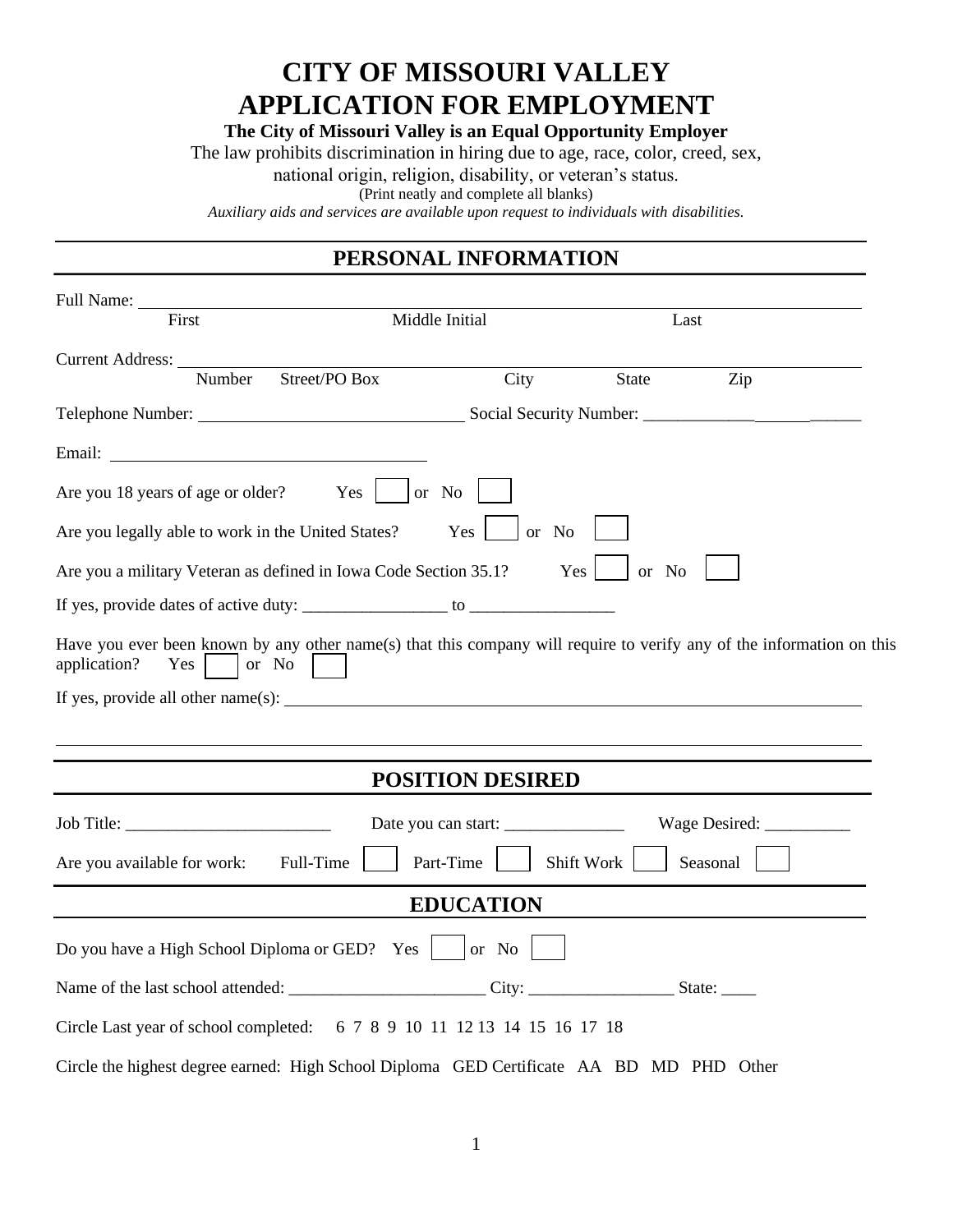Other Training or Skills (factory or office machines operated, special courses, computer skills, etc):

## **EMPLOYMENT HISTORY**

\_\_\_\_\_\_\_\_\_\_\_\_\_\_\_\_\_\_\_\_\_\_\_\_\_\_\_\_\_\_\_\_\_\_\_\_\_\_\_\_\_\_\_\_\_\_\_\_\_\_\_\_\_\_\_\_\_\_\_\_\_\_\_\_\_\_\_\_\_\_\_\_\_\_\_\_\_\_\_ \_\_\_\_\_\_

 $\_$  ,  $\_$  ,  $\_$  ,  $\_$  ,  $\_$  ,  $\_$  ,  $\_$  ,  $\_$  ,  $\_$  ,  $\_$  ,  $\_$  ,  $\_$  ,  $\_$  ,  $\_$  ,  $\_$  ,  $\_$  ,  $\_$  ,  $\_$  ,  $\_$ 

Former Employment (List employers, starting with the current or most recent. Explain all gaps in time of employment.)

| Address:<br>Number Street                                                                                                                                                                                                      | <u> 1989 - Johann Barn, amerikan besteman besteman besteman besteman besteman besteman besteman besteman bestema</u> | City | State | Zip |
|--------------------------------------------------------------------------------------------------------------------------------------------------------------------------------------------------------------------------------|----------------------------------------------------------------------------------------------------------------------|------|-------|-----|
|                                                                                                                                                                                                                                |                                                                                                                      |      |       |     |
|                                                                                                                                                                                                                                |                                                                                                                      |      |       |     |
| Detailed Job Duties: Note of the Contract of the Contract of the Contract of the Contract of the Contract of the Contract of the Contract of the Contract of the Contract of the Contract of the Contract of the Contract of t |                                                                                                                      |      |       |     |
|                                                                                                                                                                                                                                |                                                                                                                      |      |       |     |
|                                                                                                                                                                                                                                |                                                                                                                      |      |       |     |
|                                                                                                                                                                                                                                |                                                                                                                      |      |       |     |
| Address:                                                                                                                                                                                                                       |                                                                                                                      |      |       |     |
| Number Street                                                                                                                                                                                                                  |                                                                                                                      | City | State | Zip |
|                                                                                                                                                                                                                                |                                                                                                                      |      |       |     |
|                                                                                                                                                                                                                                | Start Date: <u>New York: End Date:</u> End Date: Rate of Pay: Nate of Pay:                                           |      |       |     |
|                                                                                                                                                                                                                                |                                                                                                                      |      |       |     |
|                                                                                                                                                                                                                                |                                                                                                                      |      |       |     |
|                                                                                                                                                                                                                                |                                                                                                                      |      |       |     |
| Reason for Leaving: 1988 and 2008 and 2008 and 2008 and 2008 and 2008 and 2008 and 2008 and 2008 and 2008 and 2008 and 2008 and 2008 and 2008 and 2008 and 2008 and 2008 and 2008 and 2008 and 2008 and 2008 and 2008 and 2008 |                                                                                                                      |      |       |     |